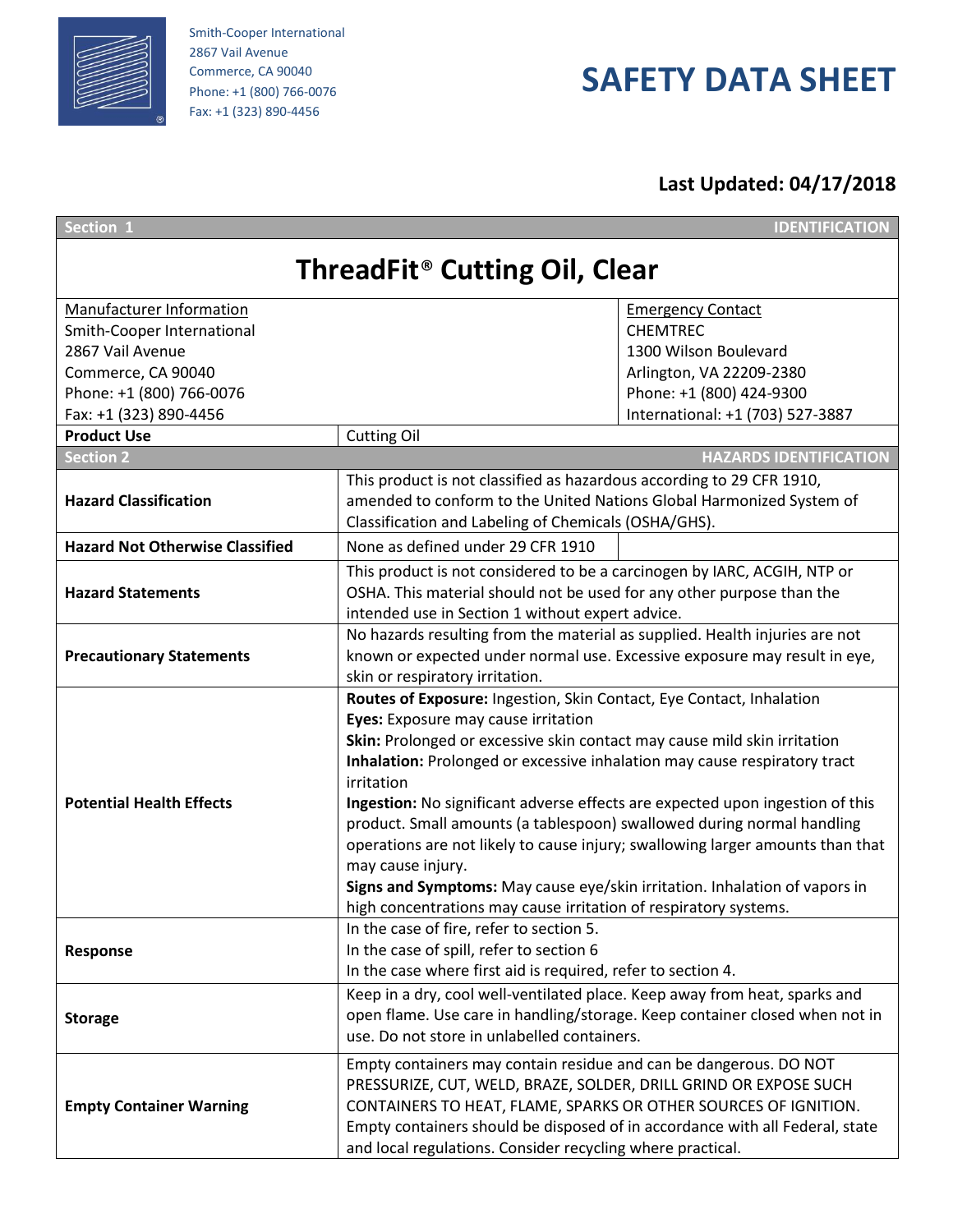| <b>Section 3</b>                                    | <b>COMPOSITION/INFORMATION ON</b>                                                                                                                                                     |                                                                                                                                                                                                                                                                           |                                                               |  |
|-----------------------------------------------------|---------------------------------------------------------------------------------------------------------------------------------------------------------------------------------------|---------------------------------------------------------------------------------------------------------------------------------------------------------------------------------------------------------------------------------------------------------------------------|---------------------------------------------------------------|--|
| <b>Component Name</b>                               |                                                                                                                                                                                       | <b>CAS Number</b>                                                                                                                                                                                                                                                         | <b>INGREDIENTS</b><br>Weight %                                |  |
| Severely Hydrotreated Base Oil                      |                                                                                                                                                                                       | 64742-54-7                                                                                                                                                                                                                                                                | 40-60                                                         |  |
| <b>Hydrotreated Heavy Naphthenic</b>                |                                                                                                                                                                                       | 64742-52-5                                                                                                                                                                                                                                                                | $20 - 30$                                                     |  |
| <b>Section 4</b>                                    |                                                                                                                                                                                       |                                                                                                                                                                                                                                                                           | <b>FIRST AID MEASURES</b>                                     |  |
|                                                     |                                                                                                                                                                                       | No specific treatment is necessary since this material is not likely to be hazardous by                                                                                                                                                                                   |                                                               |  |
| <b>Inhalation</b>                                   |                                                                                                                                                                                       | inhalation. If symptoms are experienced, remove source of contamination or move victim to                                                                                                                                                                                 |                                                               |  |
|                                                     | fresh air.                                                                                                                                                                            |                                                                                                                                                                                                                                                                           |                                                               |  |
| <b>Skin</b>                                         |                                                                                                                                                                                       | Wash contact area with soap and water. Get medical attention if irritation develops or persists.                                                                                                                                                                          |                                                               |  |
| Eye                                                 |                                                                                                                                                                                       | Flush eyes with water as a precaution. Get medical attention of irritation develops or persists.                                                                                                                                                                          |                                                               |  |
| Ingestion                                           | Have victim rinse mouth thoroughly with water. Drink water as a precaution. Do not induce<br>vomiting without medical advice. If ingestion of a large amount does occur, seek medical |                                                                                                                                                                                                                                                                           |                                                               |  |
|                                                     |                                                                                                                                                                                       | attention.                                                                                                                                                                                                                                                                |                                                               |  |
| <b>Symptoms</b>                                     | the respiratory system.                                                                                                                                                               | May cause eye/skin irritation. Inhalation of vapors in high concentration may cause irritation of                                                                                                                                                                         |                                                               |  |
|                                                     |                                                                                                                                                                                       | No hazards which require special first aid. Not expected to be toxic. Seek medical attention if ill                                                                                                                                                                       |                                                               |  |
| <b>General Advice</b>                               | effects develop.                                                                                                                                                                      |                                                                                                                                                                                                                                                                           |                                                               |  |
| <b>Section 5</b>                                    |                                                                                                                                                                                       |                                                                                                                                                                                                                                                                           | <b>FIRE FIGHTING MEASURES</b>                                 |  |
| Flash Point, ASTM D-92                              |                                                                                                                                                                                       | Greater than 182.2 °C                                                                                                                                                                                                                                                     |                                                               |  |
| <b>Extinguishing Media</b>                          |                                                                                                                                                                                       |                                                                                                                                                                                                                                                                           | Use water fog, foam, dry chemical or carbon dioxide.          |  |
| <b>Special Firefighting</b>                         |                                                                                                                                                                                       | Wear suitable protective gear. In the event of fire, wear self-contained                                                                                                                                                                                                  |                                                               |  |
| <b>Procedures/Equipment</b>                         |                                                                                                                                                                                       |                                                                                                                                                                                                                                                                           | breathing apparatus. Use MSHA/NIOSH (approved or equivalent). |  |
| <b>Unusual Fire and Explosion Hazards</b>           |                                                                                                                                                                                       | None special. Irritating and/or toxic gases may be emitted upon the products<br>decomposition.                                                                                                                                                                            |                                                               |  |
| <b>Additional Information</b>                       |                                                                                                                                                                                       | Do not scatter spilled material with high pressure water streams.                                                                                                                                                                                                         |                                                               |  |
| Section 6                                           |                                                                                                                                                                                       |                                                                                                                                                                                                                                                                           | <b>ACCIDENTAL RELEASE MEASURES</b>                            |  |
| <b>Personal Precautions</b>                         |                                                                                                                                                                                       | Keep unnecessary personnel away. Ensure adequate ventilation. Do not touch<br>damaged containers or spilled material unless wearing appropriate protective<br>clothing.                                                                                                   |                                                               |  |
| <b>Environmental Precautions</b>                    |                                                                                                                                                                                       | Prevent further leakage or spillage if safe to do so. Do not flush into surface water<br>or sanitary sewer system. Notify appropriate authorities if necessary.                                                                                                           |                                                               |  |
| <b>Methods and Materials Use for</b><br>Containment |                                                                                                                                                                                       | Eliminate all ignition sources (NO SMOKING, FLARES, SPARKS OR FLAMES IN THE<br>IMMEDIATE AREA). Stop leak if you can do so without risk. Dike the spilled                                                                                                                 |                                                               |  |
|                                                     |                                                                                                                                                                                       | material where this is possible. Do not allow to enter sewers and waterways.                                                                                                                                                                                              |                                                               |  |
|                                                     |                                                                                                                                                                                       | For larger spills, absorb with earth, sand or other non-combustible material and                                                                                                                                                                                          |                                                               |  |
| <b>Methods for Clean Up</b>                         |                                                                                                                                                                                       | transfer to containers for later disposal. Do not allow the spill to enter sewers or<br>waterways. For small spills, wipe with an absorbent material. Clean surface                                                                                                       |                                                               |  |
|                                                     |                                                                                                                                                                                       | thoroughly to remove residual contamination. For waste disposal, see section 13                                                                                                                                                                                           |                                                               |  |
|                                                     |                                                                                                                                                                                       | of the SDS.                                                                                                                                                                                                                                                               |                                                               |  |
| <b>Section 7</b>                                    |                                                                                                                                                                                       |                                                                                                                                                                                                                                                                           | <b>HANDLING AND STORAGE</b>                                   |  |
| <b>Handling</b>                                     |                                                                                                                                                                                       | Do not handle or store near open flames, sources of heat or sources of ignition.<br>Protect material from direct sunlight. Do not get this material in contact with skin<br>or eyes. Handle open container with care. Avoid breathing vapors or mists of this<br>product. |                                                               |  |
| <b>Storage</b>                                      |                                                                                                                                                                                       | Keep in a dry, cool and well-ventilated place. Keep away from heat, sparks and<br>open flame. Use care in handling/storage. Keep container closed when not in use.                                                                                                        |                                                               |  |
|                                                     |                                                                                                                                                                                       |                                                                                                                                                                                                                                                                           |                                                               |  |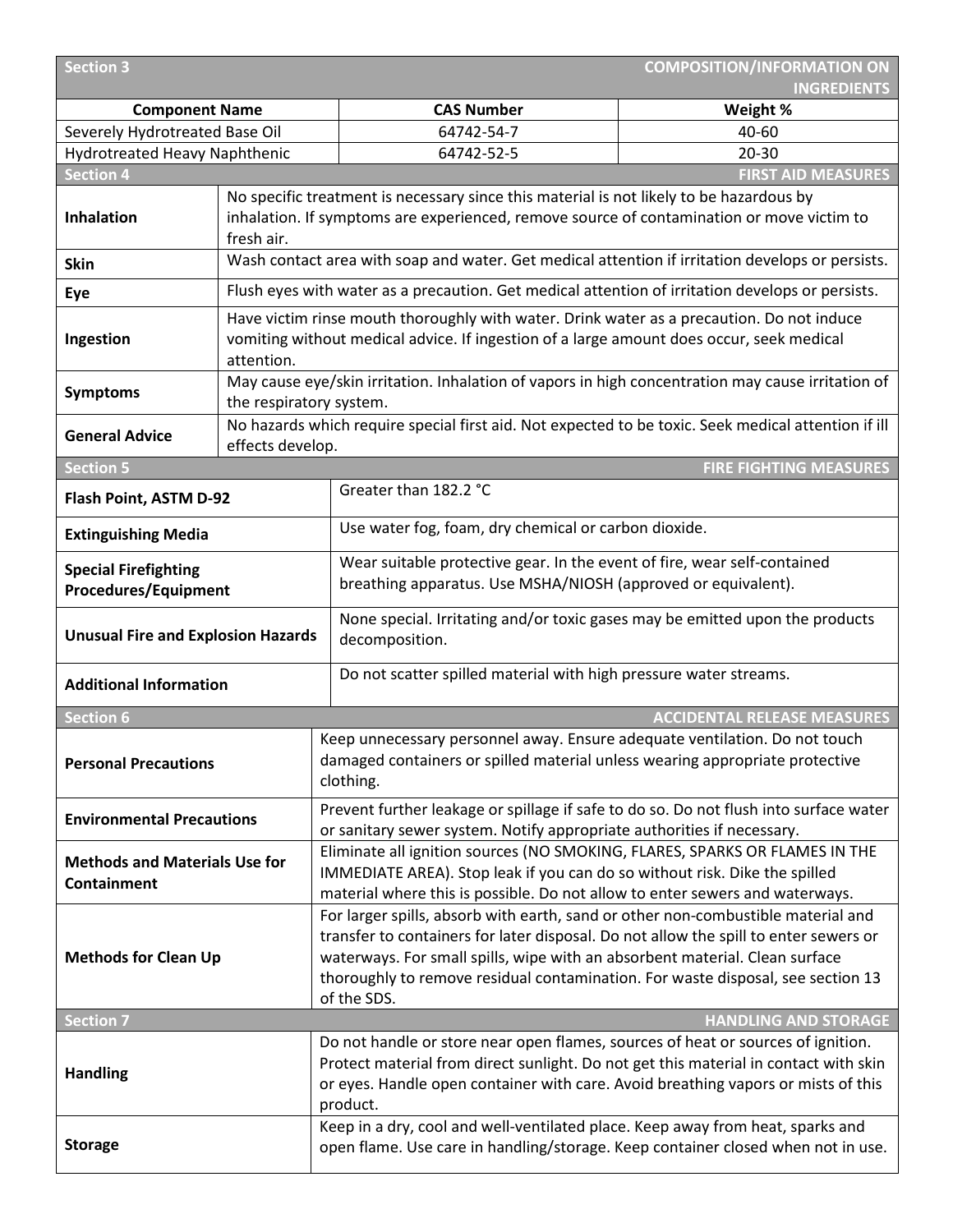| <b>EXPOSURE CONTROLS/ PERSONAL PROTECTION</b><br><b>Section 8</b>                         |                                             |                                                                                                                                                                     |                                  |  |
|-------------------------------------------------------------------------------------------|---------------------------------------------|---------------------------------------------------------------------------------------------------------------------------------------------------------------------|----------------------------------|--|
| <b>Exposure Guidelines</b>                                                                |                                             |                                                                                                                                                                     |                                  |  |
| <b>Components</b>                                                                         | CAS-No.                                     | <b>Type</b>                                                                                                                                                         | Value                            |  |
| Severely hydrotreated base oil                                                            | 64742-54-7                                  | <b>ACGIH TLV</b>                                                                                                                                                    | 5 mg/ $m3$                       |  |
| Hydrotreated Heavy Naphthenic                                                             | 64742-52-5                                  | <b>ACGIH TLV</b>                                                                                                                                                    | 5 mg/ $m3$                       |  |
|                                                                                           |                                             |                                                                                                                                                                     |                                  |  |
|                                                                                           |                                             | Provide local and general exhaust to effectively remove and prevent buildup of                                                                                      |                                  |  |
| <b>Engineering Controls</b>                                                               |                                             | any vapors or mists generated for the handling or use of this product.                                                                                              |                                  |  |
|                                                                                           |                                             |                                                                                                                                                                     |                                  |  |
|                                                                                           |                                             | Eye/Face Protection: Wear chemical goggles. If splashes occur, wear face shield                                                                                     |                                  |  |
|                                                                                           |                                             | Skin Protection: Wear suitable protective clothing including oil impervious gloves<br>Respiratory Protection: No personal respiratory protective equipment normally |                                  |  |
| <b>Personal Protection</b>                                                                |                                             | required. If mist is generated (heating or spraying) and engineering controls are                                                                                   |                                  |  |
|                                                                                           |                                             | not sufficient, wear approved organic vapor respirator suitable for oil mist.                                                                                       |                                  |  |
|                                                                                           |                                             |                                                                                                                                                                     |                                  |  |
|                                                                                           |                                             | Always observe good personal hygiene measures, such as washing after handling                                                                                       |                                  |  |
|                                                                                           |                                             | the material and before eating, drinking and/or smoking. Routinely wash work                                                                                        |                                  |  |
| <b>General Measures</b>                                                                   |                                             | clothes and protective equipment to remove contaminants. Practice good                                                                                              |                                  |  |
|                                                                                           | housekeeping.                               |                                                                                                                                                                     |                                  |  |
| <b>Section 9</b>                                                                          |                                             |                                                                                                                                                                     | PHYSICAL AND CHEMICAL PROPERTIES |  |
|                                                                                           |                                             |                                                                                                                                                                     |                                  |  |
| Appearance: Light amber liquid                                                            |                                             | <b>Evaporation Rate: Not Determined</b>                                                                                                                             |                                  |  |
| Odor: Typical sulfurized oil odor                                                         |                                             | DMSO Extract (mineral oil only, IP-346 <3 % wt                                                                                                                      |                                  |  |
|                                                                                           |                                             |                                                                                                                                                                     |                                  |  |
| <b>Odor Threshold: Not Available</b>                                                      |                                             | Upper/lower Flammability LEL 0.9 UEL 7.0                                                                                                                            |                                  |  |
| pH: Not Applicable                                                                        |                                             | Vapor Pressure: < 0.013 kPa (0.1 mm hG) at 20 °C                                                                                                                    |                                  |  |
| <b>Melting Point/Freezing Point: 0 °F</b>                                                 |                                             | Vapor Density: (air=1) > 2 at 101 kPa                                                                                                                               |                                  |  |
| Boiling Point and Boiling Range: > 600 °F                                                 |                                             | <b>Relative Density: 0.8735 specific gravity</b>                                                                                                                    |                                  |  |
| Flash Point: > 182.2 °C                                                                   |                                             | <b>Solubility: Negligible</b>                                                                                                                                       |                                  |  |
| <b>Partition Coefficient: &gt; 3.5</b>                                                    |                                             | <b>Auto-Ignition Temperature: Not Determined</b>                                                                                                                    |                                  |  |
| <b>Decomposition Temperature: Not Determined</b>                                          |                                             | Viscosity: approximately 35 cSt @ 40 °C                                                                                                                             |                                  |  |
| VOC Content: 2.0 g/L                                                                      |                                             |                                                                                                                                                                     |                                  |  |
| <b>Section 10</b>                                                                         |                                             |                                                                                                                                                                     | <b>STABILITY AND REACTIVITY</b>  |  |
|                                                                                           | See sub-sections below.                     |                                                                                                                                                                     |                                  |  |
| Reactivity                                                                                |                                             |                                                                                                                                                                     |                                  |  |
|                                                                                           |                                             |                                                                                                                                                                     |                                  |  |
| <b>Chemical Stability</b>                                                                 | Material is stable under normal conditions. |                                                                                                                                                                     |                                  |  |
| <b>Possibility of Hazardous</b>                                                           | Will not occur.                             |                                                                                                                                                                     |                                  |  |
| <b>Reactions</b>                                                                          |                                             |                                                                                                                                                                     |                                  |  |
|                                                                                           |                                             | Heat, flames and sparks. None known. Avoid temperatures exceeding the flash                                                                                         |                                  |  |
| <b>Conditions to Avoid</b><br>point. This product may react with strong oxidizing agents. |                                             |                                                                                                                                                                     |                                  |  |
|                                                                                           |                                             |                                                                                                                                                                     |                                  |  |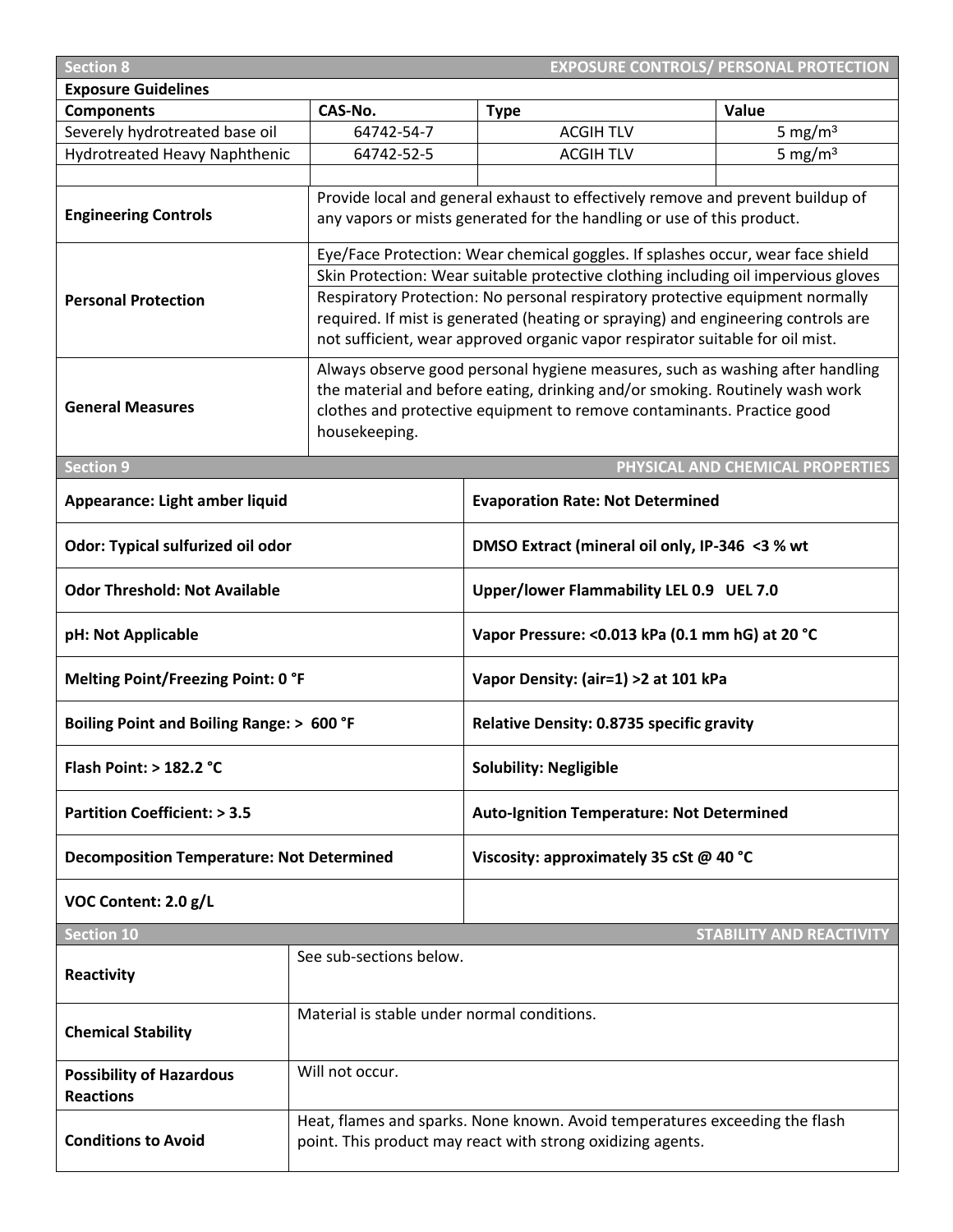| <b>Hazardous Decomposition</b>                              | Carbon oxides and sulfur oxides                                                                                                                                                                                                                                                                                                                                                                                                                                                                                                                                                                                                                                                                |
|-------------------------------------------------------------|------------------------------------------------------------------------------------------------------------------------------------------------------------------------------------------------------------------------------------------------------------------------------------------------------------------------------------------------------------------------------------------------------------------------------------------------------------------------------------------------------------------------------------------------------------------------------------------------------------------------------------------------------------------------------------------------|
|                                                             |                                                                                                                                                                                                                                                                                                                                                                                                                                                                                                                                                                                                                                                                                                |
| <b>Section 11</b>                                           | <b>TOXICOLOGICAL INFORMATION</b>                                                                                                                                                                                                                                                                                                                                                                                                                                                                                                                                                                                                                                                               |
| <b>Ingestion Toxicity</b>                                   | Minimally toxic. Based on test data for structurally similar materials. Test(s)<br>equivalent or similar to OECD Guideline 401                                                                                                                                                                                                                                                                                                                                                                                                                                                                                                                                                                 |
| <b>Skin Toxicity</b>                                        | Minimally toxic. Based on test data for structurally similar materials. Test(s)<br>equivalent or similar to OECD Guideline 402                                                                                                                                                                                                                                                                                                                                                                                                                                                                                                                                                                 |
| <b>Eye Irritation</b>                                       | May cause mild, short-lasting discomfort to eyes. Based on test data structurally<br>similar materials. Test(s) equivalent or similar to OECD Guideline 405                                                                                                                                                                                                                                                                                                                                                                                                                                                                                                                                    |
| <b>Respiratory Irritation</b>                               | Minimally toxic. Based on test data for structurally similar materials. Test(s)<br>equivalent or similar to OECD Guideline 403                                                                                                                                                                                                                                                                                                                                                                                                                                                                                                                                                                 |
| <b>Chronic Toxicity</b>                                     | No data available                                                                                                                                                                                                                                                                                                                                                                                                                                                                                                                                                                                                                                                                              |
| Carcinogenicity                                             | Not expected to cause cancer. Based on test data for structurally similar materials.<br>Test(s) equivalent or similar to OECD Guideline 451 453                                                                                                                                                                                                                                                                                                                                                                                                                                                                                                                                                |
| <b>Other</b>                                                | For the product itself: Base oil severely refined: Not carcinogenic in animal studies.<br>Representative material passes IP-346, Modified Ames test, and/or other screening<br>tests.                                                                                                                                                                                                                                                                                                                                                                                                                                                                                                          |
| <b>Section 12</b>                                           | <b>ECOLOGICAL INFORMATION</b>                                                                                                                                                                                                                                                                                                                                                                                                                                                                                                                                                                                                                                                                  |
| <b>Ecotoxicity</b>                                          | Material not expected to be harmful to aquatic organisms.                                                                                                                                                                                                                                                                                                                                                                                                                                                                                                                                                                                                                                      |
| <b>Degradability</b>                                        | Biodegradation: Material - Expected to be inherently biodegradable                                                                                                                                                                                                                                                                                                                                                                                                                                                                                                                                                                                                                             |
| Other                                                       | Ecological injuries are not known or expected under normal use. An environmental<br>hazard cannot be excluded in the event of unprofessional handling or disposal                                                                                                                                                                                                                                                                                                                                                                                                                                                                                                                              |
| <b>Section 13</b>                                           | <b>DISPOSAL CONSIDERATIONS</b>                                                                                                                                                                                                                                                                                                                                                                                                                                                                                                                                                                                                                                                                 |
| <b>Waste Disposal Method</b>                                | Product is suitable for burning in an enclosed controlled burner for fuel value or<br>disposal by supervised incineration at very high temperatures to prevent formation<br>of undesirable combustion products. Protect the environment. Dispose of used oil at<br>designated sites. Minimize skin contact. Do not mix oils with solvents, brake fluids or<br>coolants.<br>RCRA Information. The unused product is not specifically listed by the EPA as a<br>hazardous waste (40 CFR, Part 261D), nor is it formulated to contain materials which<br>are listed as hazardous waste. However, after use it is the responsibility of the user<br>to determine the products status for disposal. |
| <b>Section 14</b>                                           | <b>TRANSPORT INFORMATION</b>                                                                                                                                                                                                                                                                                                                                                                                                                                                                                                                                                                                                                                                                   |
| <b>UN Number</b>                                            | Not Regulated for Land Transport                                                                                                                                                                                                                                                                                                                                                                                                                                                                                                                                                                                                                                                               |
| <b>UN Proper Shipping Name</b>                              | Not Applicable                                                                                                                                                                                                                                                                                                                                                                                                                                                                                                                                                                                                                                                                                 |
| <b>Transport Hazard Class</b>                               | Not Regulated for Land Transport                                                                                                                                                                                                                                                                                                                                                                                                                                                                                                                                                                                                                                                               |
| <b>Canadian Transportation of</b><br><b>Dangerous Goods</b> | Not Regulated for Land Transport                                                                                                                                                                                                                                                                                                                                                                                                                                                                                                                                                                                                                                                               |
| <b>Marine Pollutants</b>                                    | Not regulated for Sea Transport according to IMDG-Code<br>Marine Pollutant: No                                                                                                                                                                                                                                                                                                                                                                                                                                                                                                                                                                                                                 |